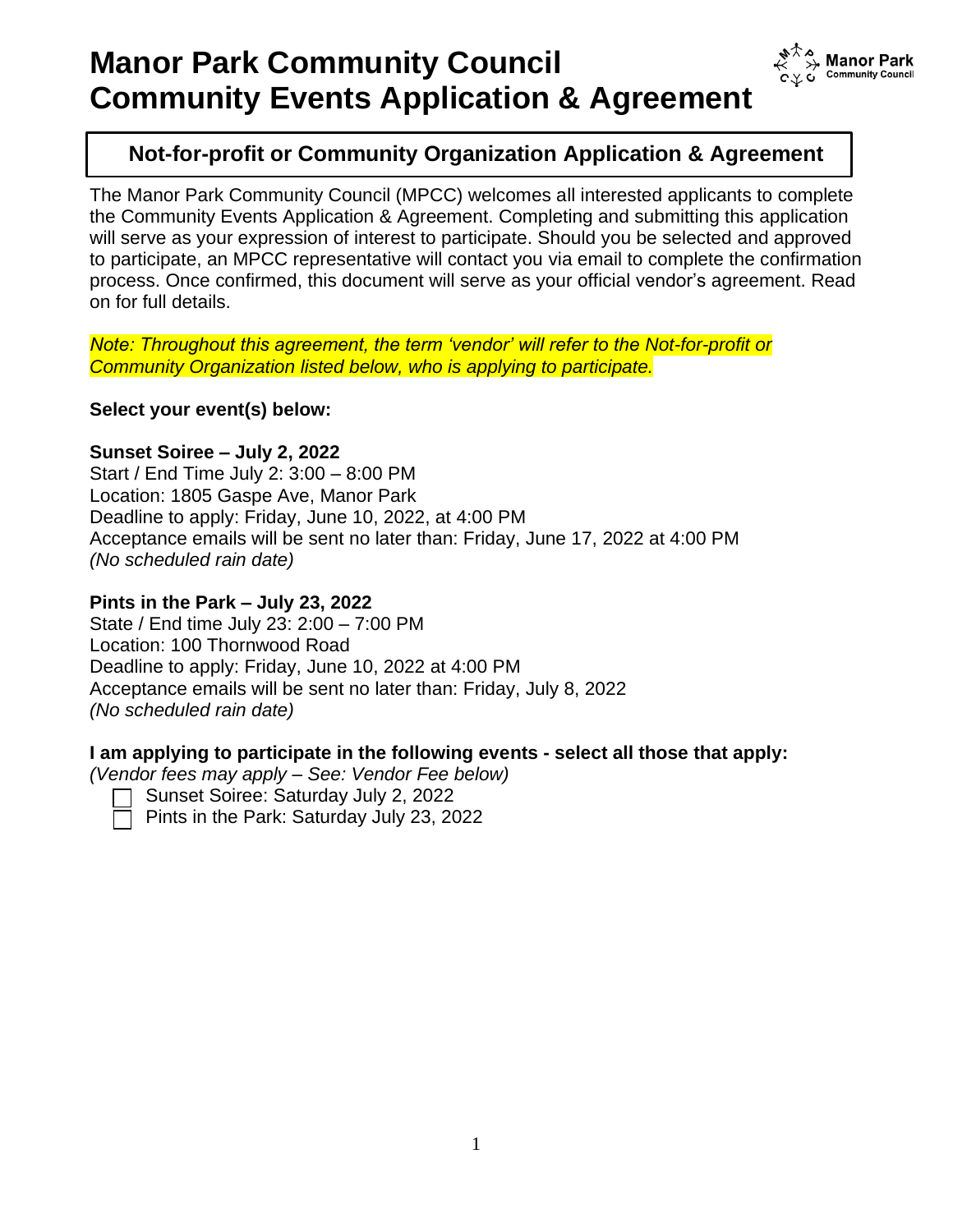

## **Vendor Information**

| Not-for-profit or Community Organization's Name:                                               | <b>Primary contact for Not-for-profit or Community</b><br>Organization:            |
|------------------------------------------------------------------------------------------------|------------------------------------------------------------------------------------|
| <b>Not-for-profit or Community Organization's Email:</b>                                       | <b>Not-for-profit or Community Organization's</b><br>Telephone:                    |
| <b>Not-for-profit or Community Organization's</b><br>Website:                                  | <b>Not-for-profit or Community Organization's</b><br>Instagram or Facebook Handle: |
| Not-for-profit or Community Organization's<br><b>Mailing Address:</b>                          | <b>Not-for-profit or Community Organization's</b><br>Location:                     |
| How many years has your Not-for-profit or<br><b>Community Organization's been in business:</b> | <b>Smart Serve Certificate Number (if applicable):</b>                             |

#### **What category does your Not-for-profit or Community Organization fall into**

| $\overline{\phantom{a}}$ | . .                           |                          |
|--------------------------|-------------------------------|--------------------------|
| <b>Apparel</b>           | Woodworking                   | <b>Agriculture</b>       |
| <b>Jewelry</b>           | <b>Arts &amp; Printmaking</b> | Not-for-profit           |
| <b>Home Goods</b>        | Bath & Body                   | <b>Community Group</b>   |
| Food & Drink (specify)   | <b>Ceramics</b>               | <b>Restaurant</b>        |
| Kids & Baby              | Knits or crochet              | Other (Please describe): |

#### **Describe:**

- 1) Your Not-for-profit or Community Organization
- 2) What do you intend to do at the event
- 3) How do you intend to set up your space

## **Do you need to rent a table for an additional fee of \$20?**

*(If YES a link will be sent to the email you provide on this application)* YES / NO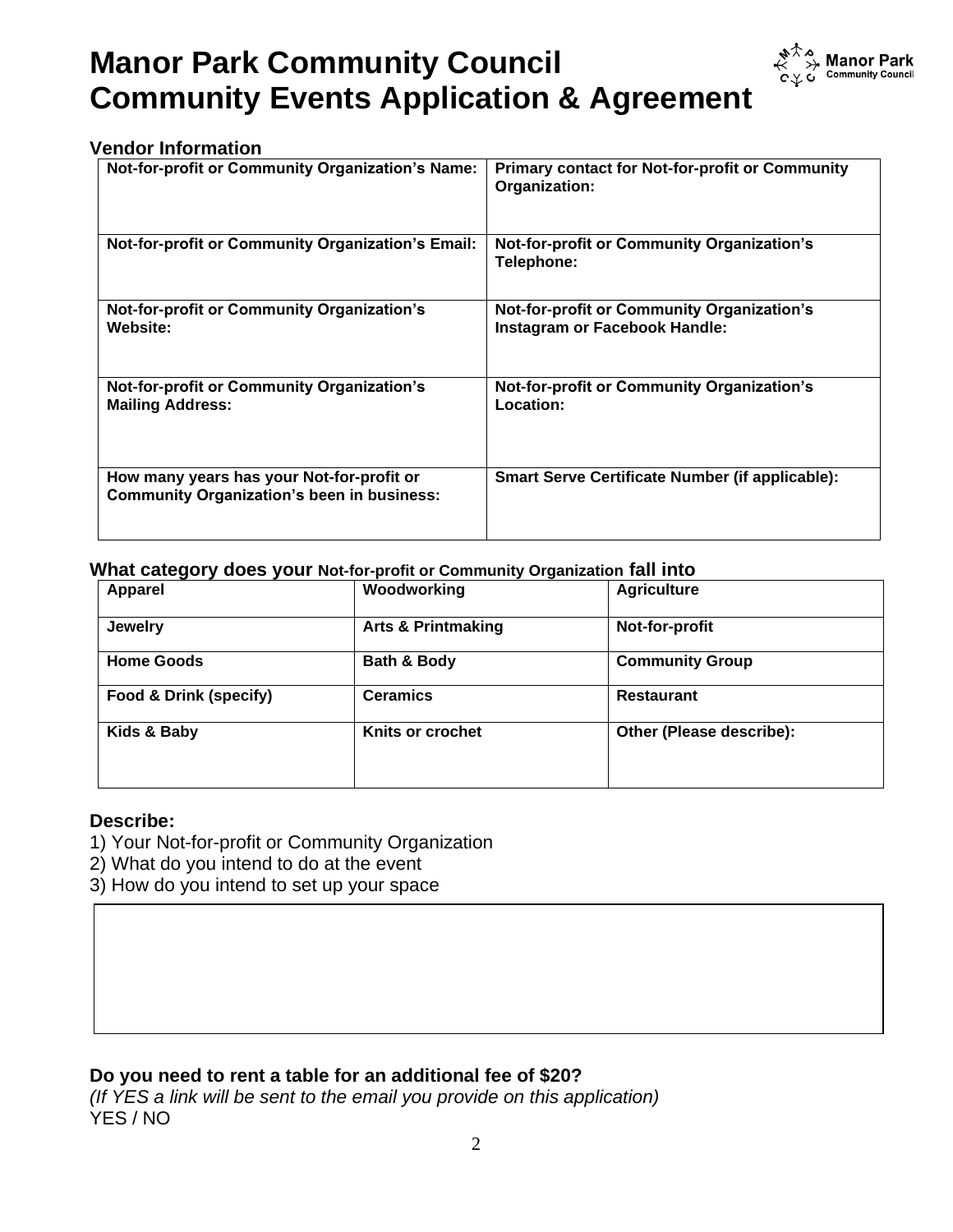

# **Vendor Confirmation Process**

All vendors must be selected, pre-approved and confirmed by MPCC. Once we receive your completed application, we will select the vendors and send an email of approval.

Vendors are not considered confirmed until they have:

- 1. Completed & submitted this application and agreement to MPCC before June 10, 2022 at 4:00PM
- 2. Submitted most recent business logo in .jpg or .png format to MPCC, no later than Jun 10, 2022 at 4:00PM
- 3. Submitted proof of insurance and have it received by MPCC, no later than Jun 17, 2022 at 4:00PM
- 4. Full payment of vendor fee is received by MPCC, no later than June 17, 2022 at 4:00 PM
- 5. Received a confirmation email from MPCC

### **Vendor Fee**

*Note: Vendor fees are waived for Not-for-profit and/or Community Organizations. If possible, we kindly ask that Not-for-profits and Community Organizations make a suggested \$50 donation to the MPCC's Opportunity fund. A link will be provided to you once you have been confirmed to participate.*

Vendors *(restaurants, breweries, those selling goods or services)* will pay a vendor fee to MPCC based on the number of events in which they participate. Community event fees are as follows:

|    | ௱<br>taxes<br>waived<br>5.UU<br>۰D.    |
|----|----------------------------------------|
| πь | ጦ<br>5.00<br>taxes<br>waived<br>. ∟ ک0 |

All vendor fees must be paid before June 17, 2022 at 4:00 PM, otherwise vendors' confirmed space may be forfeited. A link to pay the vendor fee will be sent to the business email on this application, so that you may pay online with credit card.

All vendor fees are invested back into the community through the work of Manor Park Community Council, who are leaders in community engagement and inclusivity.

### **Refund Policy**

All vendors acknowledge that all vendor fees are *non-refundable.* Vendor fees will not be refunded should the vendor not be able to participate for any of the following reasons (but not limited to): inclement weather, Covid-19 (infection or close contact), inability to show proof of full vaccination or medical exemption, if vendor runs out of stock prior to event, vendor does not plan appropriately for event and cannot attend – among others. The MPCC will not refund vendor fees for any reason out of our control.

Refunds may be provided to vendors if the community event is not able to operate based on changing Covid-19 health and safety guidance from the Ontario Government or Ottawa Public Health.

Refunds may be provided to vendors if MPCC chooses to not operate the event because of extreme weather events or unforeseen circumstances.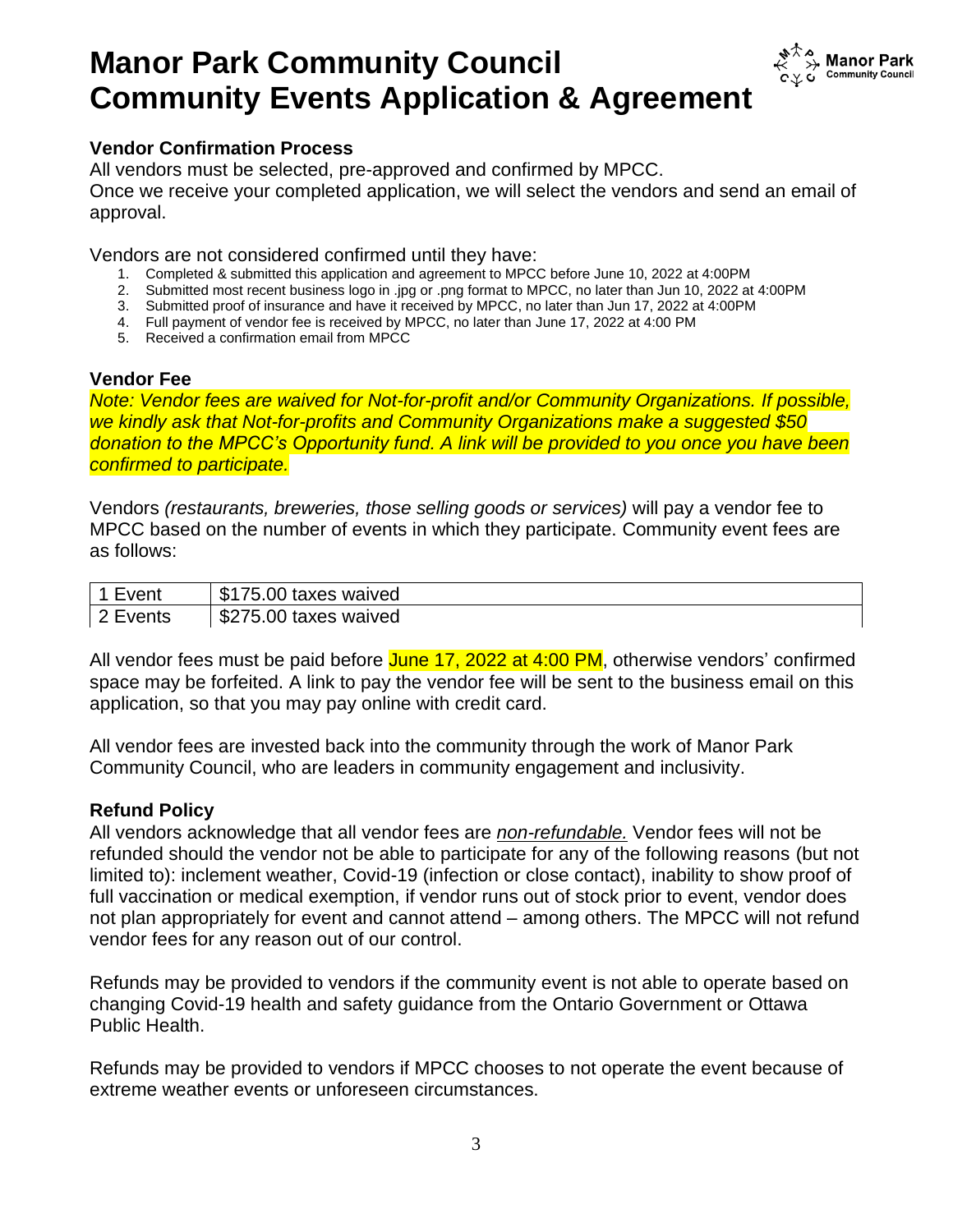

# **Vendor Space and Related Details**

- Vendors must complete and submit this agreement;
- Vendor space will be allocated at the discretion of MPCC staff;
- Vendor spaces are *approximately* 8 feet x 8 feet;
- Vendor spaces will be situated on either grass or pavement (a map will be emailed to you in advance);
- Vendors will be required to bring their own table and any necessary equipment;
- Canopies (tents) are highly encouraged but not required;
- A non-flamable light source (battery operated string lights, lanterns, etc) is highly encouraged to illuminate your space if necessary after dark;
- We cannot guarantee the use of electrical outlets vendors are discouraged from using electricity at their vendor space. No extension cords will be provided;
- Washrooms and handwashing are available indoors on-site;
- Sinks located inside the facility allows vendors indirect access to clean, potable water and hand-washing;
- Wifi is available inside the facility, but is limited in the event space;
- Street parking is free, however, due to the nature of some community events, street parking spaces may be difficult to find or far from the event space;
- Vendors are welcome to drive up and unload their merchandise, set-up and/or display in advance of the event's start time. All vehicles used for loading or unloading must vacate the premises a minimum of 30 minutes before the event start time;
- Any staff who may be pouring and serving alcoholic beverages must be smart serve certified

# **Covid-19 Measures**

All vendors will:

- Review MPCC's Covid-19 Safety Plan prior to the event (found at www.manorpark.ca/policies);
- Provide proof of full vaccination or medical exemption prior to the event, for any staff in attendance;
- Physical distancing will not be enforced;
- Vendors are highly encouraged to wear masks while participating.

## **Insurance**

All vendors must carry general liability insurance coverage to a limit of \$5,000,000 inclusive per occurrence for bodily injury, death and damage to property. Insurance certificates must be submitted to the organizer (Stephanie Sears, MPCC Arts Supervisor, ssears@manorpark.ca).

The named/added insured **must** include:

- Manor Park Community Council (MPCC)
- City of Ottawa

Certificate of Liability Insurance must list MPCC's business address: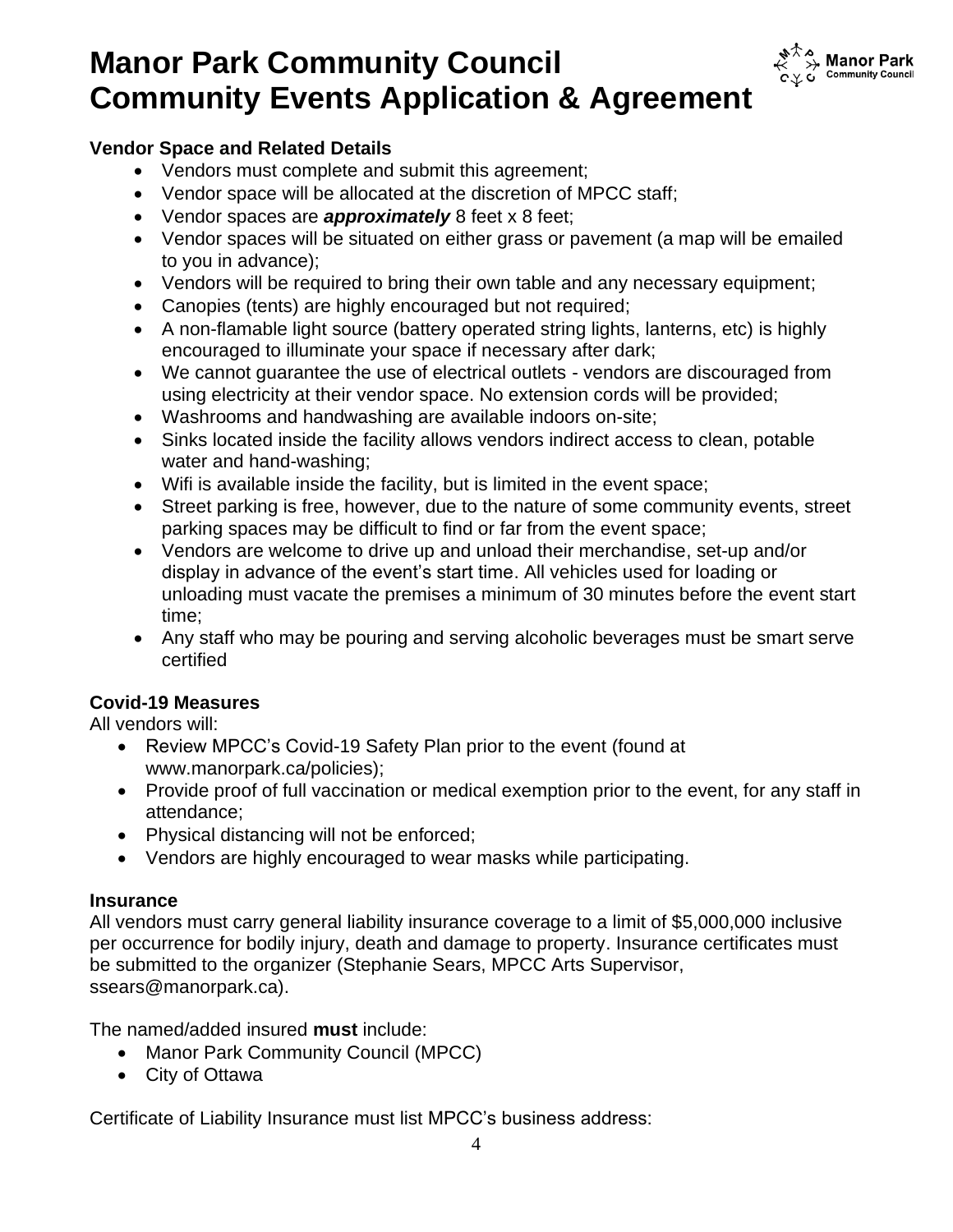

Manor Park Community Council 100 Braemar Street Ottawa, ON K1K 3C9

## **Photography**

By completing and acknowledging this application and agreement, the vendor gives permission to the MPCC and our partners to photograph the vendor, their products and/or set up and display, and use the photos and/or videos to promote the event, the MPCC or future events. Photos of the vendor and/or their products may be used on MPCC social media, in print, digital newsletters, annual reports, and more.

### **Promotion & Attendance**

MPCC's community events have been very well attended in the past, before and during Covid-19. The MPCC does not guarantee any level of attendance, however, are committed to promoting the event through our newsletters, social media and website.

We highly encourage all vendors to participate in the promotion of the event. We encourage vendors to share the details on social media, newsletters and other networks.

## **Set Up**

- Vendors should arrive a minimum of 45 minutes prior to the event's scheduled start time;
- Upon arrival, vendors will notify a MPCC representative that they are present;
- If vendors need to carefully pull their vehicle into the parking lot to unload their equipment, they must do so 1 hour prior to event time;
- Vehicles will then need to be moved into an appropriate street parking space.

## **Vendor Requirements**

- Products offered for sale are locally produced and can be legally sold at this event;
- Representatives of the MPCC can inspect all vendor spaces upon request;
- Vendor will be set up and ready for business by **the event's specified start time** and will tear down no earlier than **event's specified end time,** otherwise instructed by an MPCC representative;
- Enough product will be on hand to last the duration of the event;
- Vendor is encouraged to maintain a strong social media presence to promote and post event details frequently, leading up to the event.
- Vendor will supply their most up to date logo to the MPCC in .jpg or .png format, for use on social media, posters and promotion of the event as soon as possible;
- Vendor will supply own canopy, tent, tables, chairs, weights and any other equipment necessary for the smooth operation of the vendor space;
- Vendor will show respect for fellow vendors in demeanor, creation of signage, set up and patron approaches;
- Vendor will remain in designated space throughout the event and engage with patrons;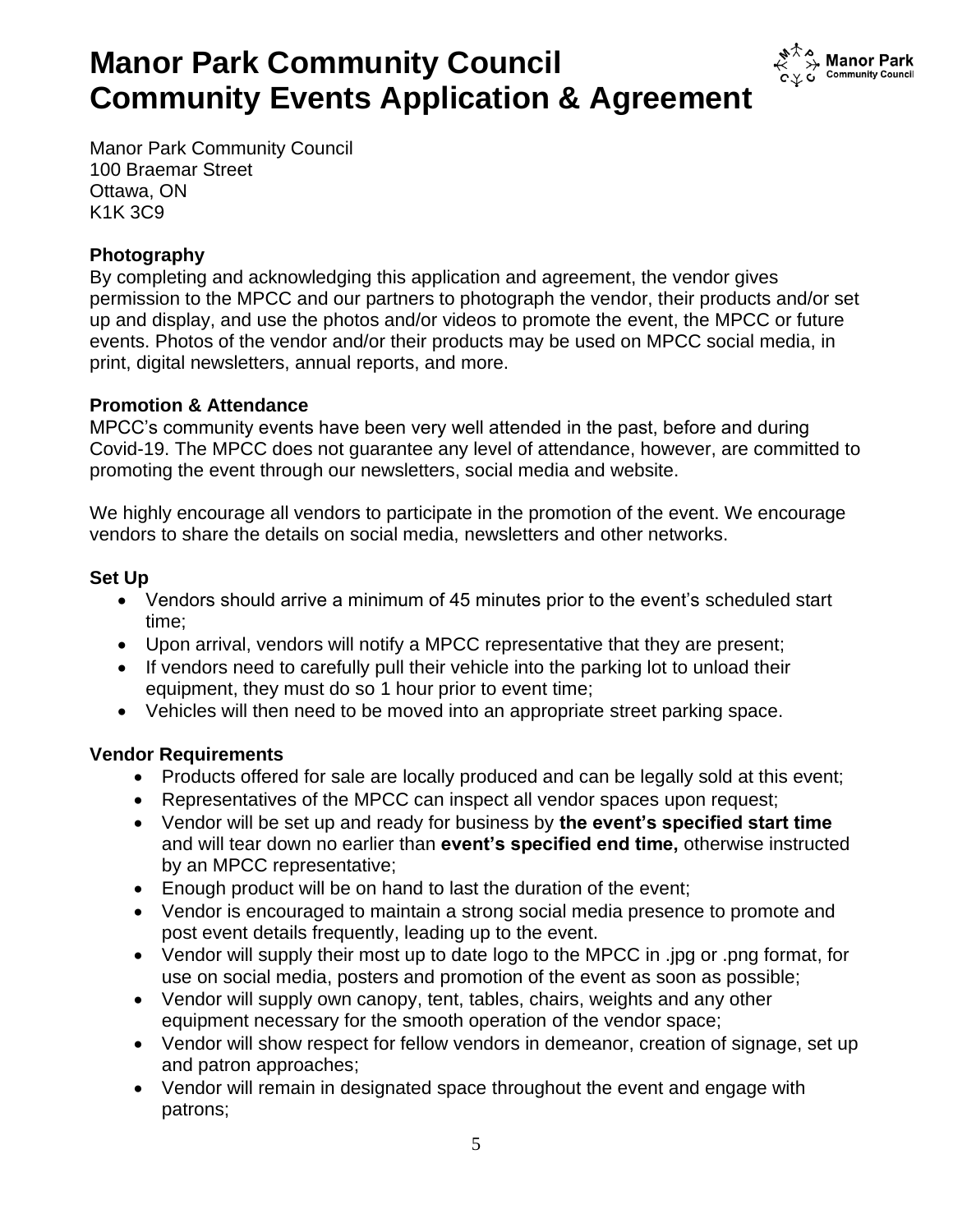

- Vendor is solely responsible for all their product, equipment, supplies, personal belongings and money;
- Vendors are encouraged to use contactless payment methods, as an ATM will not be available for guests on site;
- Vendor will keep space clean, organized and visually appealing;
- Vendor will dispose of recyclable items in the proper recycling bins;
- Vendor will not leave any trash or materials behind when departing the event;
- Vendor will clear the space and leave it as clean as it was upon arrival;
- Vendor will approach an MPCC representative when encountering a problem. Discussion of any challenges in front of customers is strongly discouraged;
- Vendor will treat all MPCC representative and patrons with dignity and respect. By not doing so may result in the vendor being asked to leave the premises;
- Vendor or vendor representatives will not consume any drugs or alcohol during or prior to arriving at the event.